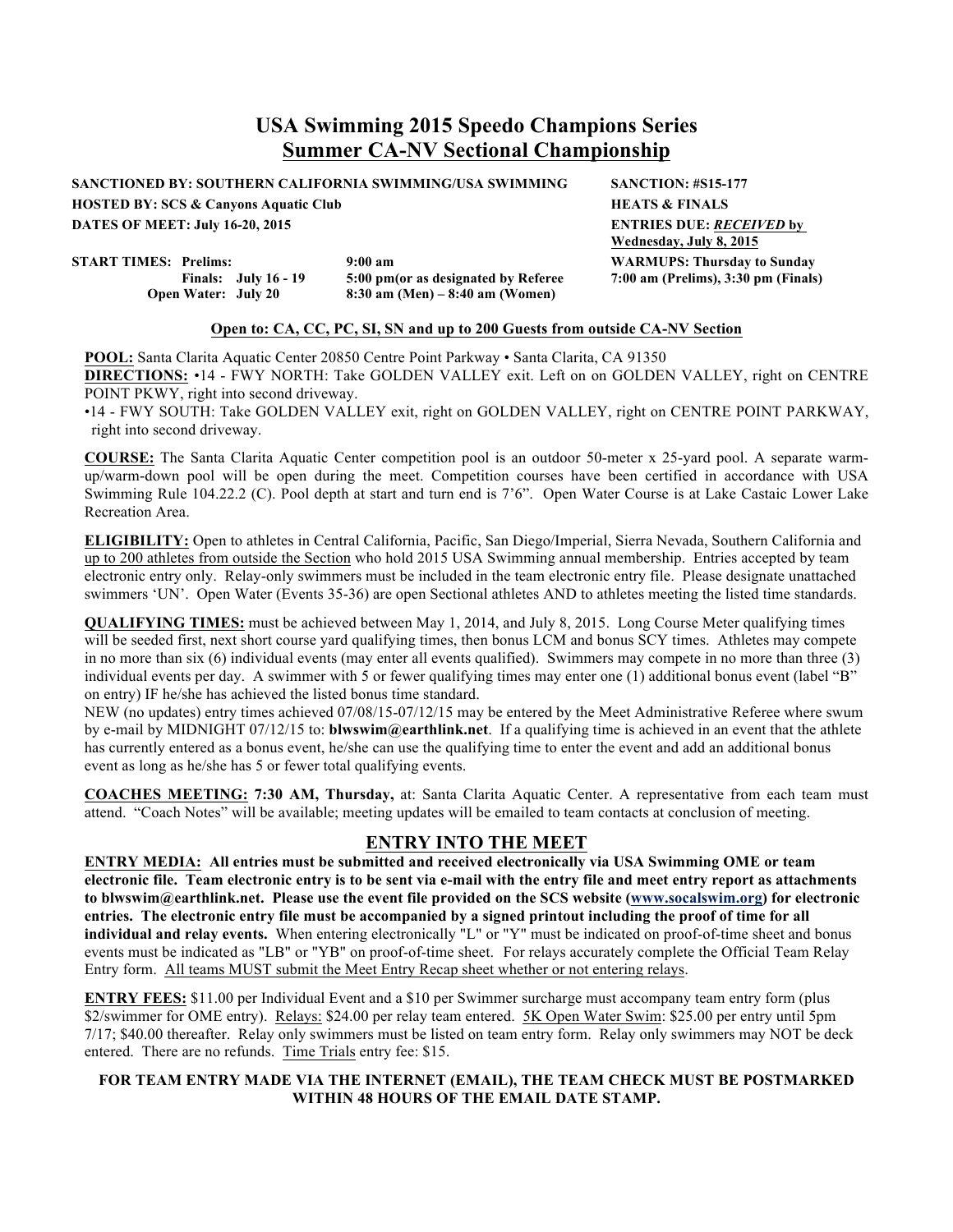## **Make CHECKS PAYABLE to: SOUTHERN CALIFORNIA SWIMMING. MAIL ENTRY FORMS to:**

#### **2015 Summer Sectional Championship Bettie Williams PO Box 83538 Los Angeles, CA 90083-3538 EMAIL to: blwswim@earthlink.net**

**ENTRIES CLOSE:** Entries must be received by Wednesday, July 8, 2015. Next day delivery service with tracking is recommended (ex: Fed Ex, UPS, or Airborne). **You must sign for 'no signature required' on shipping label. Certified, registered, or special delivery mail -OR- delivery service (with tracking) requiring signature at time of delivery will be rejected.** NEW (no updates) entry times achieved 07/08/15-07/12/15 may be entered by the Meet Administrative Referee where swum by e-mail by 11:59 pm 07/14/13 to blwswim@earthlink.net

## **RULES AND PROCEDURES**

**MEET REFEREE:** Meet Referee will be in charge of the meet. Any questions regarding the conduct of the meet should be made directly to that person.

**RULES:** USA Swimming Rules and National Championship procedures will govern. Meet entry times must be designated 'L' for meters or 'Y' for yards. The National Championship scratch procedures will be used for prelims and finals. In order there will be a D, C, B and A final for all events except 800, 1500 and relays, which will be swum as timed finals. The D final will be limited to fastest eight 18 & Under athletes who do not qualify for the A, B or C final. All entered swimmers (including relay only) must be on a team entry form. Positive check-in for the W1500 and M800 Freestyle is required by 9:00AM Thursday; positive check-in for W800, M1500 and **ALL** Relays is required by the day's scratch deadline.

**RECORDING DEVICES & MEDIA NOTICE:** The use of audio-visual recording devices, including cell phones, is not permitted in locker rooms, changing areas or restrooms. This meet may be covered by the media, including photographs, video, web casting and other forms of obtaining images of athletes participating in the meet. Entry into the meet is acknowledgement and consent to this fact.

**SWIMWEAR**: Swimwear must conform to USA Swimming Rule 102.8. Only swimsuits complying with FINA swimsuit specifications may be worn in any USA Swimming sanctioned or approved competition.

**DECK CHANGING:** Changing into or out of swimsuits other than in locker rooms or other designated areas is prohibited.

**RACING START CERTIFICATION:** Any swimmer entered in the meet must be certified by a USA Swimming member coach as being proficient in performing a racing start or must start each race from within the water. When unaccompanied by a member-coach, it is the responsibility of the swimmer or the swimmer's legal guardian to ensure compliance with this requirement.

**PROOF OF TIME:** This is a proof of time meet. The meet host will verify all entries against the USA Swimming SWIMS time database. An unverified entry time must be proven by the scratch deadline or the swimmer/relay team will be scratched from that event. Only swimmers/relay teams with verified times will be seeded. Entry times not proven by the scratch deadline shall be subject to the "Responsibility Clause" in USA Swimming Rules and Regulations (207.8.5A).

**SCRATCH DEADLINES: Scratch Deadline for Thursday's events - 5:30 PM Wednesday. Scratches may be tuned in at the pool OR submitted via email to madisonmcho@gmail.com**. **Thursday, Friday and Saturday 30 minutes after start of Finals for the next day's events. A swimmer who fails to scratch and 'no shows' a prelim or timed final event will be removed from all remaining events that day and must positive check in for all subsequent individual events. A swimmer who fails to scratch and 'no shows' a final will be removed from the meet.**

**POSITIVE CHECK-IN:** *Required* **for ALL relays by scratch deadline for next day's events.** *Required* **for 800/1500 freestyle events. Women's 800 Freestyle and Men's 1500 Freestyle: deadline Thursday, 9:00 AM. Women's 800 Freestyle and Men's 1500 Freestyle: deadline Saturday 30 minutes after start of Finals to be seeded by time.** 

**SPECIAL NOTES:** 1. ALL preliminary heats will be swum fastest-to-slowest.

2. The 400 Freestyle and 400 IM will be swum alternating women's and men's heats.

3. Thursday the fastest heat of women's 1500 (#3) will be swum after men's 100 Freestyle final (#2); fastest heat of men's 800 (#6) will be swum after the men's 200 Breaststroke finals (#5). Remaining heats of women's 1500 and men's 800 will swim fast to slow, alternating women and men's heats as last events of prelims.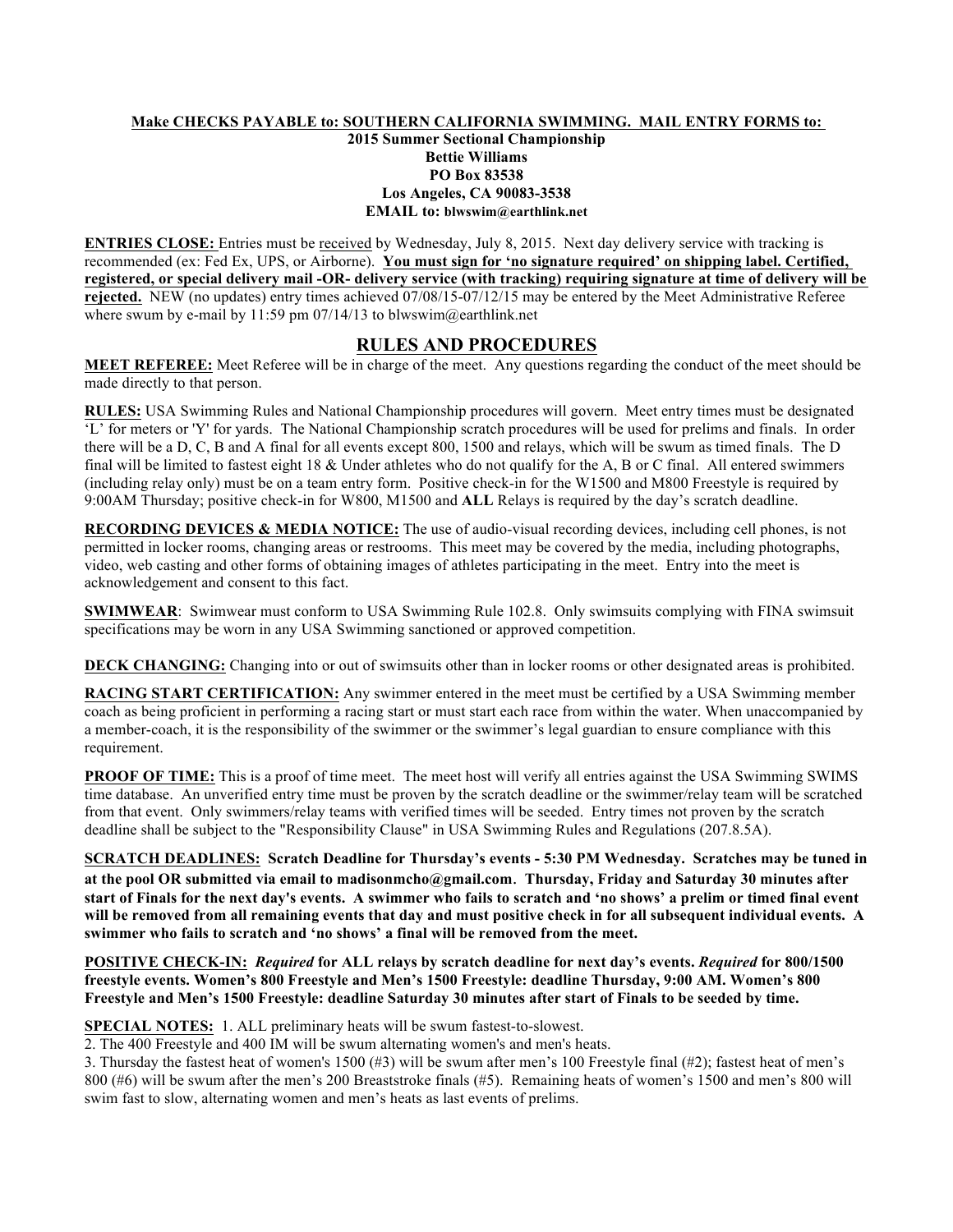4. Sunday women's fastest heat of 800 (#29) will be swum after men's 200 IM final (#28); fastest heat of men will be swum after men's 50 Freestyle (#32). Remaining heats of women's 800 and men's 1500 will swim fast to slow, alternating women and men's heats as last events of prelims.

5. If the timeline warrants, the meet will be swum in 'A' and 'B' flights. There will be 7 preliminary heats of each event in the 'A' flight followed by a brief 'practice start' break, followed by the 'B' flight for the remaining heats. 6. If entries warrant, the preliminary will run "in chase" from both ends of the pool.

#### *FLIGHT or DOUBLE ENDING DECISION WILL BE ANNOUNCED MONDAY, July 13th, on the SCS website*

**RELAYS:** A team may enter no more than two relays in each relay event. Relays must be pre-entered; relay times must be provable by team or aggregate. A swimmer may be used only once to prove a relay in each relay event. Relays must check in by the scratch deadline for the day swum. Relay Only swimmers must be listed on the team entry form. Relays will be contested at the end of Finals Friday through Sunday. Relays will be swum in the National format: fastest two heats of women (slow to fast), fastest two heats of men (slow to fast), remaining heats alternating women and men, fast to slow. There will be an option to swim the Medley Relay on Sunday at the conclusion of prelims (before the 800/1500 freestyle). Sunday afternoon relays will be swum fast to slow. Option must be declared by scratch deadline (5:30 pm) on Saturday.

**AWARDS:** Team awards: first through third place in each division. Large, Medium, and Small Team Divisions will be based on the number of individual events entered by a team. High point award: The top male and female swimmer. Individual event awards: first through eighth place. Relay awards: first through third place. Scoring to be as follows: 32- 28-27-26-25-24-23-22; 20-17-16-15-14-13-12-11; 9-7-6-5-4-3-2-1, relay scoring will have double the point value. Divisional scoring will be based on the 24 places; points earned will be applied towards team's score in the team's division. No tiered Scoring by Division. There will be "Coach of the Meet" award to be balloted on the final day of the meet during the preliminaries.

**TIME TRIALS:** Time Trials will be swum time permitting at the discretion of the meet referee. Time Trials (\$15.00 per swim): Open to swimmers entered in the meet and limited to two (2) for the meet. Time trials will run according to the National Championship Meet Procedures. Time Trials will begin after the conclusion of the preliminaries. The total number of individual events (regular and time trial) cannot exceed three for any day. Swimmers must provide their own timer and, if appropriate, lap counter. A lap counting device will be provided. Time Trial Sanction: # S15-178.

**OPEN WATER:** A 5 kilometer open water event will be held on Monday, July 20, 2015. The 5K is open to all Sectional entrants (individual and relay only) and swimmers who meet the listed time standards (see Open Water information sheet in this packet). This event will not count towards a team point total, individual high point awards or individual event limit. Open Water Sanction: #S15-179

**WARM-UP:** From 7-8 am (3:30-4 pm): the competition courses will be open for general warm-up - NO DIVING. From 8- 8:50 am (4-4:50 pm): Lanes 1 & 8 will be designated for push-pace work:  $2 \& 7$  will be sprint lanes, one-way from the blocks under USA Swimming member coach supervision - Practice starts only in the sprint lanes. Pace or sprint lanes may be opened as needed by the referee. No paddles, boards or fins will be allowed in the competition course. Warm-up pool: Lanes will be available for warm-up/cool down at all times - No Diving at any time.

**OFFICIALS:** This meet has been approved as an Officials Qualifying Meet (QM----) for N2 and N3 certification and recertification. Please see the Southern California Swimming web site (www.socalswim.org) for applications to officiate at this meet. Applications must be received by July 8, 2015 for consideration for assigned positions. Officials are required to attend an officials briefing one hour prior to the start of each session. For additional information contact Ted Olivieri: trackmdr@aol.com. Submit applications to Ted Olivieri at trackmdr@aol.com.

*IT IS UNDERSTOOD AND AGREED THAT USA SWIMMING SHALL BE FREE FROM ANY LIABILITIES OR CLAIMS FOR DAMAGES ARISING BY REASON OF INJURIES TO ANYONE DURING THE CONDUCT OF THE MEET.*

## **For Information Call Southern California Swimming - 805-682-0135**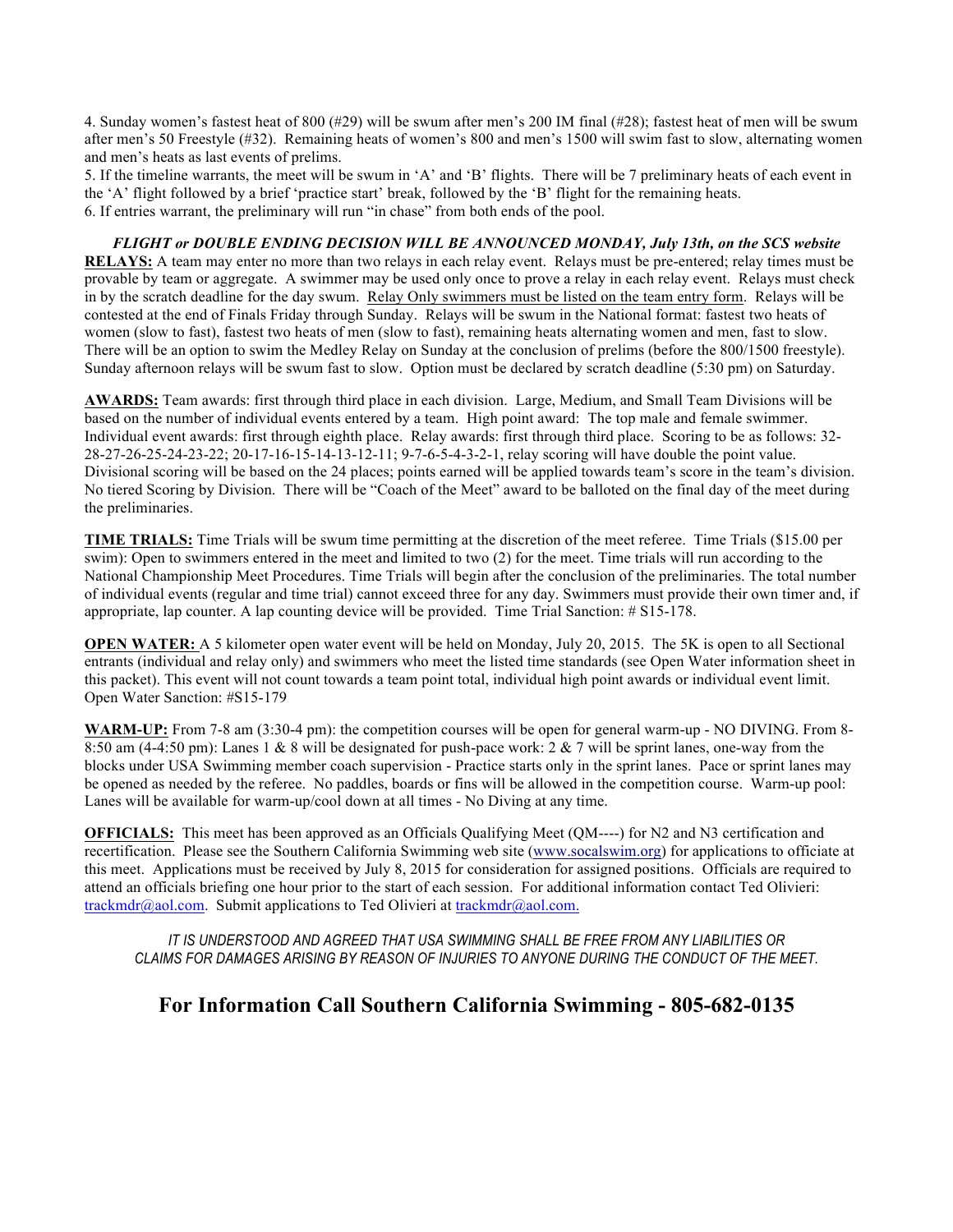| Women           |             |             |                                            | Men         |             |                 |  |  |
|-----------------|-------------|-------------|--------------------------------------------|-------------|-------------|-----------------|--|--|
| Event           | Minimum     | Minimum     | <b>Event Description</b>                   | Minimum     | Minimum     | Event           |  |  |
| #               | Time        | Time        |                                            | Time        | Time        | $\#$            |  |  |
|                 | Yards       | Meters      |                                            | Yards       | Meters      |                 |  |  |
|                 |             |             |                                            |             |             |                 |  |  |
|                 |             |             | Thursday July 16, $2015 - 9:00$ am Prelims |             |             |                 |  |  |
| $\mathbf{1}$    | 53.49       | 1:01.79     | 100 Freestyle                              | 47.79       | 55.89       | $\overline{2}$  |  |  |
| 3               | 17:43.29    | 18:23.59    | *1500 Freestyle*                           | <b>XXXX</b> | <b>XXXX</b> |                 |  |  |
| $\overline{4}$  | 2:25.09     | 2:49.19     | 200 Breaststroke                           | 2:09.89     | 2:33.39     | 5               |  |  |
|                 | <b>XXXX</b> | <b>XXXX</b> | *800 Freestyle*                            | 9:48.89     | 8:58.69     | 6               |  |  |
| $7\phantom{.0}$ | 2:07.49     | 2:26.59     | 200 Butterfly                              | 1:55.79     | 2:14.09     | 8               |  |  |
|                 |             |             |                                            |             |             |                 |  |  |
|                 |             |             | Friday July 17, $2015 - 9:00$ am Prelims   |             |             |                 |  |  |
| 9               | 1:55.29     | 2:13.19     | $\overline{200}$ Freestyle                 | 1:45.59     | 2:02.59     | 10              |  |  |
| 11              | 4:32.39     | 5:17.89     | **400 Individual Medley**                  | 4:09.09     | 4:52.19     | 12              |  |  |
| 13              | 58.49       | 1:08.99     | 100 Backstroke                             | 53.49       | 1:03.09     | 14              |  |  |
| $\overline{15}$ | 3:41.09     | 4:10.89     | 400 Freestyle Relay                        | 3:19.69     | 3:47.99     | 16              |  |  |
|                 |             |             |                                            |             |             |                 |  |  |
|                 |             |             | Saturday July 28, $2015 - 9:00$ am Prelims |             |             |                 |  |  |
| 17              | 2:06.19     | 2:27.99     | 200 Backstroke                             | 1:55.89     | 2:16.09     | 18              |  |  |
| 19              | 5:08.79     | 4:39.79     | **400 Freestyle**                          | 4:46.59     | 4:20.09     | 20              |  |  |
| $\overline{21}$ | 1:07.39     | 1:18.39     | 100 Breaststroke                           | 59.89       | 1:10.79     | 22              |  |  |
| $\overline{23}$ | 57.99       | 1:06.89     | 100 Butterfly                              | 52.69       | 1:00.59     | 24              |  |  |
| $\overline{25}$ | 7:58.49     | 9:03.89     | 800 Freestyle Relay                        | 7:15.69     | 8:16.09     | 26              |  |  |
|                 |             |             |                                            |             |             |                 |  |  |
|                 |             |             | Sunday July 19, $2015 - 9:00$ am Prelims   |             |             |                 |  |  |
| 27              | 2:09.19     | 2:30.79     | 200 Individual Medley                      | 1:56.89     | 2:17.39     | 28              |  |  |
| $\overline{29}$ | 10:39.39    | 9:36.39     | *800 Freestyle*                            | <b>XXXX</b> | <b>XXXX</b> |                 |  |  |
| $\overline{30}$ | 24.59       | 28.59       | 50 Freestyle                               | 22.09       | 25.89       | 31              |  |  |
|                 | <b>XXXX</b> | <b>XXXX</b> | *1500 Freestyle*                           | 16:41.59    | 17:13.39    | $\overline{32}$ |  |  |
| 33              | 4:06.29     | 4:39.69     | 400 Medley Relay                           | 3:40.69     | 4:11.39     | 34              |  |  |
|                 |             |             |                                            |             |             |                 |  |  |
|                 |             |             | Monday July 20, 2015 - 8:30 am             |             |             |                 |  |  |
| 35              |             |             | 5K Open Water<br>36                        |             |             |                 |  |  |

## **Order of Events – Long Course Meters**

**\*1500 and 800 Event order is the Finals Session order. In Prelims the 1500 and 800 heats EXCEPT for FASTEST 8 checked in athletes will swim at the end of session, fast to slow alternating Women and Men.**

**\*\*400 IM and 400 Freestyle Event order is the Finals Session order. Friday: Prelim heats of the 400 IM will swim AFTER the 100 Backstroke. Saturday: Prelim heats of the 400 Freestyle will swim AFTER the 100 Butterfly. Fast to slow alternating Women and Men.**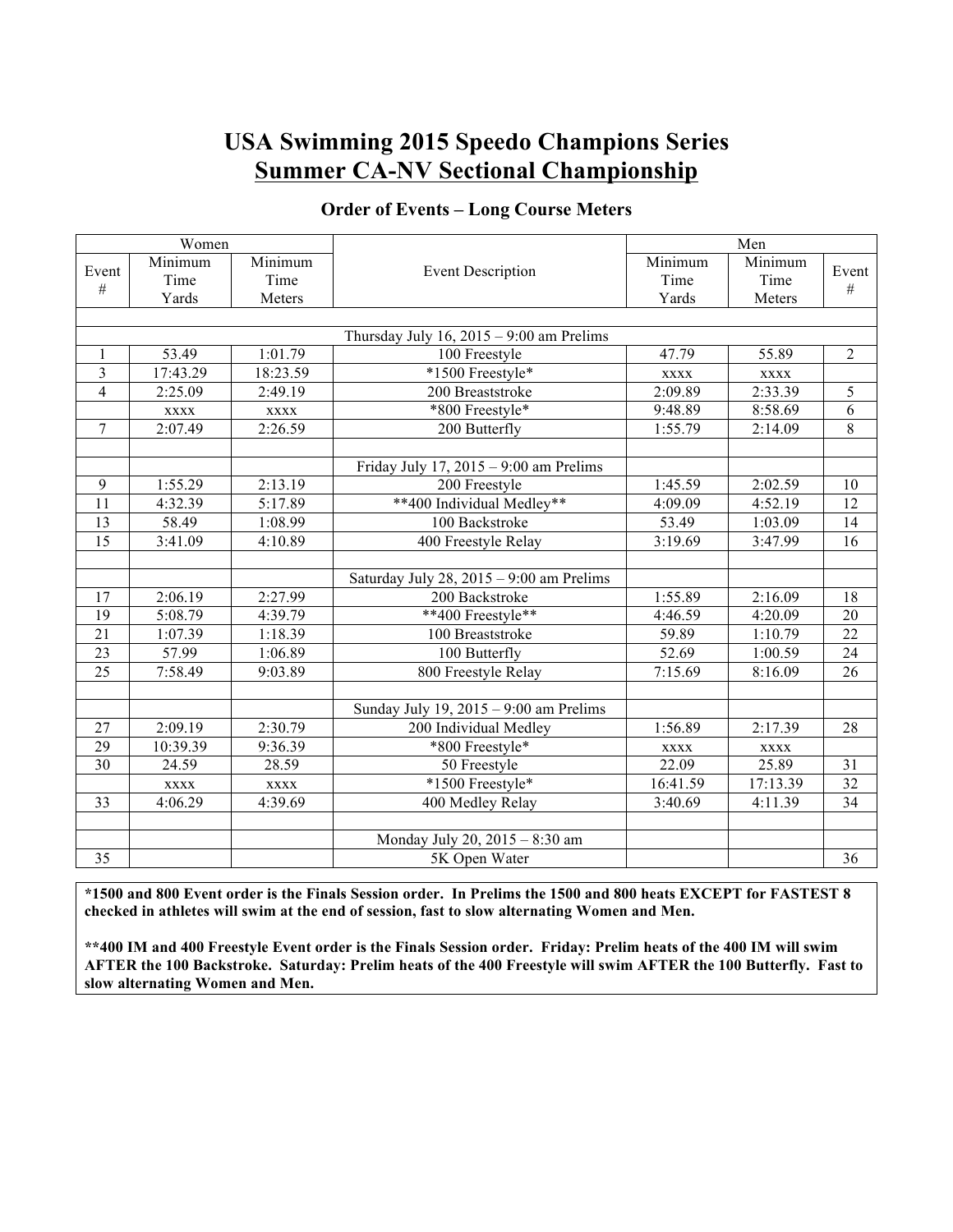## **USA Swimming 2015 Speedo Champions Series Summer CA-NV Sectional Championship Bonus Time Standards**

| Yards    | <b>Meters</b> | Event            | Yards    | <b>Meters</b> |
|----------|---------------|------------------|----------|---------------|
| 25.29    | 29.19         | 50 Free          | 22.79    | 26.39         |
| 54.59    | 1:02.59       | 100 free         | 48.79    | 56.89         |
| 1:57.39  | 2:14.69       | 200 free         | 1:47.49  | 2:04.89       |
| 5:13.09  | 4:42.49       | 400/500 free     | 4:49.69  | 4:22.89       |
| 10:48.29 | 9:43.19       | 800/1000 free    | 9:59.69  | 9:03.59       |
| 17:56.49 | 18:42.89      | 1500/1650 free   | 16:54.29 | 17:36.79      |
| 1:00.19  | 1:10.29       | 100 backstroke   | 54.29    | 1:04.09       |
| 2:09.29  | 2:30.79       | 200 backstroke   | 1:57.69  | 2:18.89       |
| 1:08.49  | 1:19.49       | 100 breaststroke | 1:00.79  | 1:11.89       |
| 2:28.69  | 2:51.49       | 200 breaststroke | 2:11.69  | 2:35.29       |
| 59.79    | 1:08.19       | 100 butterfly    | 53.69    | 1:01.99       |
| 2:10.89  | 2:29.09       | 200 butterfly    | 1:57.89  | 2:16.39       |
| 2:12.89  | 2:32.29       | 200 IM           | 1:58.69  | 2:19.29       |
| 4:40.59  | 5:21.29       | 400 IM           | 4:13.49  | 4:56.69       |

## **5K Open Water Entry Standards:**

**Eligible Athletes:** Any entered swimmers (individual or relay) in the Summer CA-NV Sectional Swimming Championship may enter and compete in the Open Water Competition. Additionally, 2015 USA Swimming registered athletes who meet the following time standards are eligible to enter:

|                            | <b>MEN</b>  |            | <b>WOMEN</b> |            |
|----------------------------|-------------|------------|--------------|------------|
| <b>Qualifying Distance</b> | <b>ISCY</b> | <b>LCM</b> | <b>ISCY</b>  | <b>LCM</b> |
| 400/500                    | 5:08.40     | 4:35.20    | 5:30.60      | 4:55.00    |
| 800/1000                   | 11:02.70    | 9:51.40    | 11:35.40     | 10:20.60   |
| 1500/1650                  | 18:50.80    | 19:13.40   | 19:45.40     | [20:09.10] |

See Open Water information sheet in this packet for full information.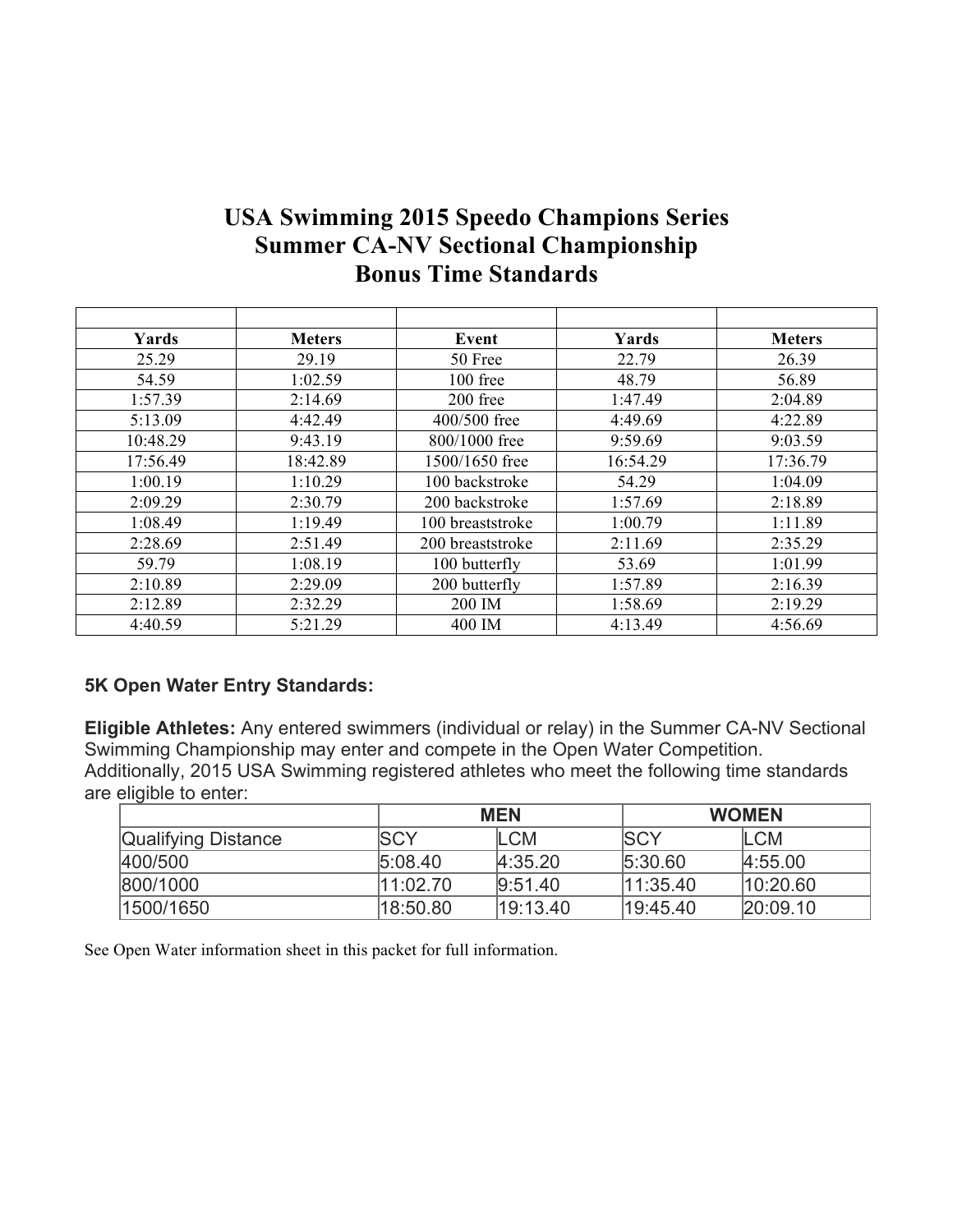## **USA Swimming 2015 Speedo Champions Series Summer CA-NV Sectional Championship** July 16-19, 2015 Santa Clarita, CA

## **Team Information Sheet**

| LSC:                                                                                                                                  | <u> 1989 - Johann Stoff, amerikansk politiker (d. 1989)</u>                                                           |  |
|---------------------------------------------------------------------------------------------------------------------------------------|-----------------------------------------------------------------------------------------------------------------------|--|
| Head Coach:<br><u> 1989 - Johann Stoff, deutscher Stoffen und der Stoffen und der Stoffen und der Stoffen und der Stoffen und der</u> |                                                                                                                       |  |
| Asst. Coach:<br><u> 1989 - Jan Barnett, fransk politiker (d. 1989)</u>                                                                |                                                                                                                       |  |
|                                                                                                                                       |                                                                                                                       |  |
|                                                                                                                                       |                                                                                                                       |  |
|                                                                                                                                       |                                                                                                                       |  |
|                                                                                                                                       |                                                                                                                       |  |
| Email:                                                                                                                                |                                                                                                                       |  |
| Phone:                                                                                                                                |                                                                                                                       |  |
| Fax:                                                                                                                                  | <u> 1989 - Johann Stoff, deutscher Stoff, der Stoff, der Stoff, der Stoff, der Stoff, der Stoff, der Stoff, der S</u> |  |
|                                                                                                                                       |                                                                                                                       |  |
| Where is team staying in for this meet:                                                                                               |                                                                                                                       |  |
|                                                                                                                                       |                                                                                                                       |  |
|                                                                                                                                       |                                                                                                                       |  |
| Team Contact Cell Phone:                                                                                                              | <u> 1989 - Johann John Stein, mars an deus Amerikaansk kommunister (* 1958)</u>                                       |  |
| Hotel Phone:                                                                                                                          | <u> 2008 - Jan Barnett, mars et al. (b. 1989)</u>                                                                     |  |
|                                                                                                                                       |                                                                                                                       |  |

Total number of 2015 USA-Swimming Certified Coaches in attendance:

Please complete this form and submit it with your entries.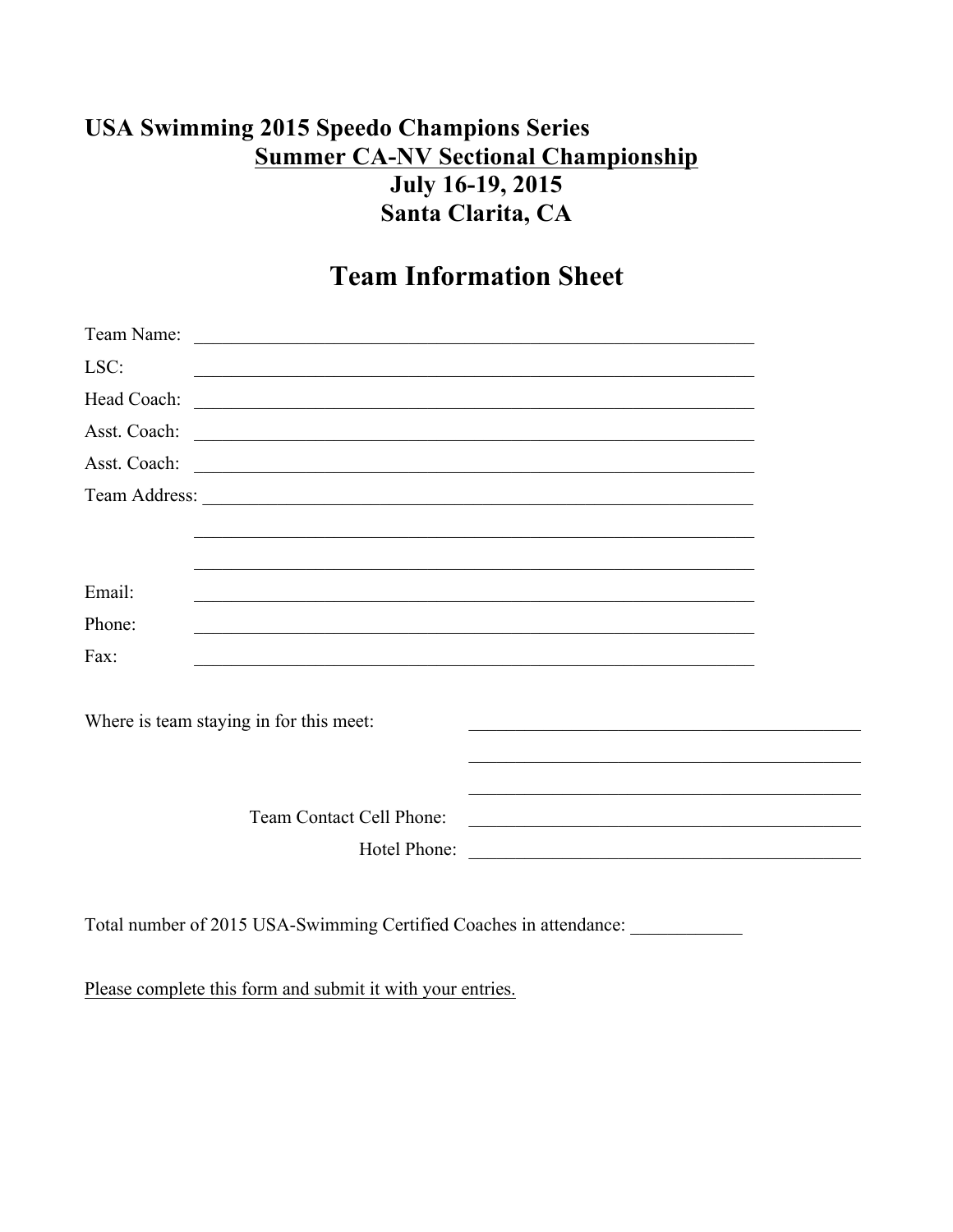## **Relay Entry & Proof of Time**

## CLUB: USA-Swimming Code:

Note for each relay team listed; list the qualifying time that can be proven for each team, team time or aggregate, and the swimmers names and times. The named swimmers may be relay only members. A swimmer may be listed once per relay event. Any swimmer listed on the Official Team Entry may compete on any entered relay team. An aggregate relay entry time must include the individual times of all four swimmers.

| Event 15 - Women's 400 Meter Freestyle Relay -<br>Time Standards: 4:10.89/3:41.09Y                         |                                                                                                                                                                                                                                                                                                                                                                                                                                                                        |
|------------------------------------------------------------------------------------------------------------|------------------------------------------------------------------------------------------------------------------------------------------------------------------------------------------------------------------------------------------------------------------------------------------------------------------------------------------------------------------------------------------------------------------------------------------------------------------------|
| Relay A Entry Time                                                                                         | Relay B Entry Time                                                                                                                                                                                                                                                                                                                                                                                                                                                     |
|                                                                                                            | $1.$ $\overline{\phantom{a}}$ $\overline{\phantom{a}}$ $\overline{\phantom{a}}$ $\overline{\phantom{a}}$ $\overline{\phantom{a}}$ $\overline{\phantom{a}}$ $\overline{\phantom{a}}$ $\overline{\phantom{a}}$ $\overline{\phantom{a}}$ $\overline{\phantom{a}}$ $\overline{\phantom{a}}$ $\overline{\phantom{a}}$ $\overline{\phantom{a}}$ $\overline{\phantom{a}}$ $\overline{\phantom{a}}$ $\overline{\phantom{a}}$ $\overline{\phantom{a}}$ $\overline{\phantom{a}}$ |
| 2. $\overline{\phantom{a}}$                                                                                |                                                                                                                                                                                                                                                                                                                                                                                                                                                                        |
| 3.                                                                                                         | 3.                                                                                                                                                                                                                                                                                                                                                                                                                                                                     |
| $4. \_$                                                                                                    | $\overline{4}$ .                                                                                                                                                                                                                                                                                                                                                                                                                                                       |
| Event 16 - Men's 400 Meter Freestyle Relay<br>Time Standards: 3:17.99M/3:19.69Y                            |                                                                                                                                                                                                                                                                                                                                                                                                                                                                        |
| Relay A Entry Time                                                                                         | Relay B Entry Time                                                                                                                                                                                                                                                                                                                                                                                                                                                     |
|                                                                                                            | $1.$ $\overline{\phantom{a}}$ $\overline{\phantom{a}}$ $\overline{\phantom{a}}$ $\overline{\phantom{a}}$ $\overline{\phantom{a}}$ $\overline{\phantom{a}}$ $\overline{\phantom{a}}$ $\overline{\phantom{a}}$ $\overline{\phantom{a}}$ $\overline{\phantom{a}}$ $\overline{\phantom{a}}$ $\overline{\phantom{a}}$ $\overline{\phantom{a}}$ $\overline{\phantom{a}}$ $\overline{\phantom{a}}$ $\overline{\phantom{a}}$ $\overline{\phantom{a}}$ $\overline{\phantom{a}}$ |
| 2. $\overline{\phantom{a}}$                                                                                | 2. $\qquad \qquad$                                                                                                                                                                                                                                                                                                                                                                                                                                                     |
|                                                                                                            |                                                                                                                                                                                                                                                                                                                                                                                                                                                                        |
| $4. \_$                                                                                                    |                                                                                                                                                                                                                                                                                                                                                                                                                                                                        |
| Event 25 - Women's 800 Meter Freestyle Relay<br>Time Standards: 9:03.89M/7:58.49Y                          |                                                                                                                                                                                                                                                                                                                                                                                                                                                                        |
| Relay A Entry Time                                                                                         | Relay B Entry Time                                                                                                                                                                                                                                                                                                                                                                                                                                                     |
|                                                                                                            | 1. <u>___________________________________</u>                                                                                                                                                                                                                                                                                                                                                                                                                          |
| 2. $\overline{\phantom{a}}$                                                                                | 2. $\overline{\phantom{a}}$                                                                                                                                                                                                                                                                                                                                                                                                                                            |
|                                                                                                            |                                                                                                                                                                                                                                                                                                                                                                                                                                                                        |
|                                                                                                            |                                                                                                                                                                                                                                                                                                                                                                                                                                                                        |
| Event 26 - Men's 800 Meter Freestyle Relay<br>Time Standards: 8:16.09M/7:15.69<br>Relay A Entry Time<br>4. | Relay B Entry Time<br>2. $\qquad \qquad$<br>4.                                                                                                                                                                                                                                                                                                                                                                                                                         |
| Event 33 - Women's 400 Meter Medley Relay<br>Time Standards: 4:39.69M/4:06.29Y                             |                                                                                                                                                                                                                                                                                                                                                                                                                                                                        |
| Relay A Entry Time                                                                                         | Relay B Entry Time                                                                                                                                                                                                                                                                                                                                                                                                                                                     |
|                                                                                                            |                                                                                                                                                                                                                                                                                                                                                                                                                                                                        |
|                                                                                                            | 2. $\overline{\phantom{a}}$                                                                                                                                                                                                                                                                                                                                                                                                                                            |
|                                                                                                            |                                                                                                                                                                                                                                                                                                                                                                                                                                                                        |
| 4.                                                                                                         | 4.                                                                                                                                                                                                                                                                                                                                                                                                                                                                     |
| Event 34 - Men's 400 Meter Medley Relay<br>Time Standards: 4:11.39M/3:40.69Y<br>Relay A Entry Time         | Relay B Entry Time<br>$1.$ $\overline{\phantom{a}}$                                                                                                                                                                                                                                                                                                                                                                                                                    |
| 2. $\qquad \qquad$                                                                                         | 2.                                                                                                                                                                                                                                                                                                                                                                                                                                                                     |
| 3.                                                                                                         | 3.                                                                                                                                                                                                                                                                                                                                                                                                                                                                     |

 $4.$   $4.$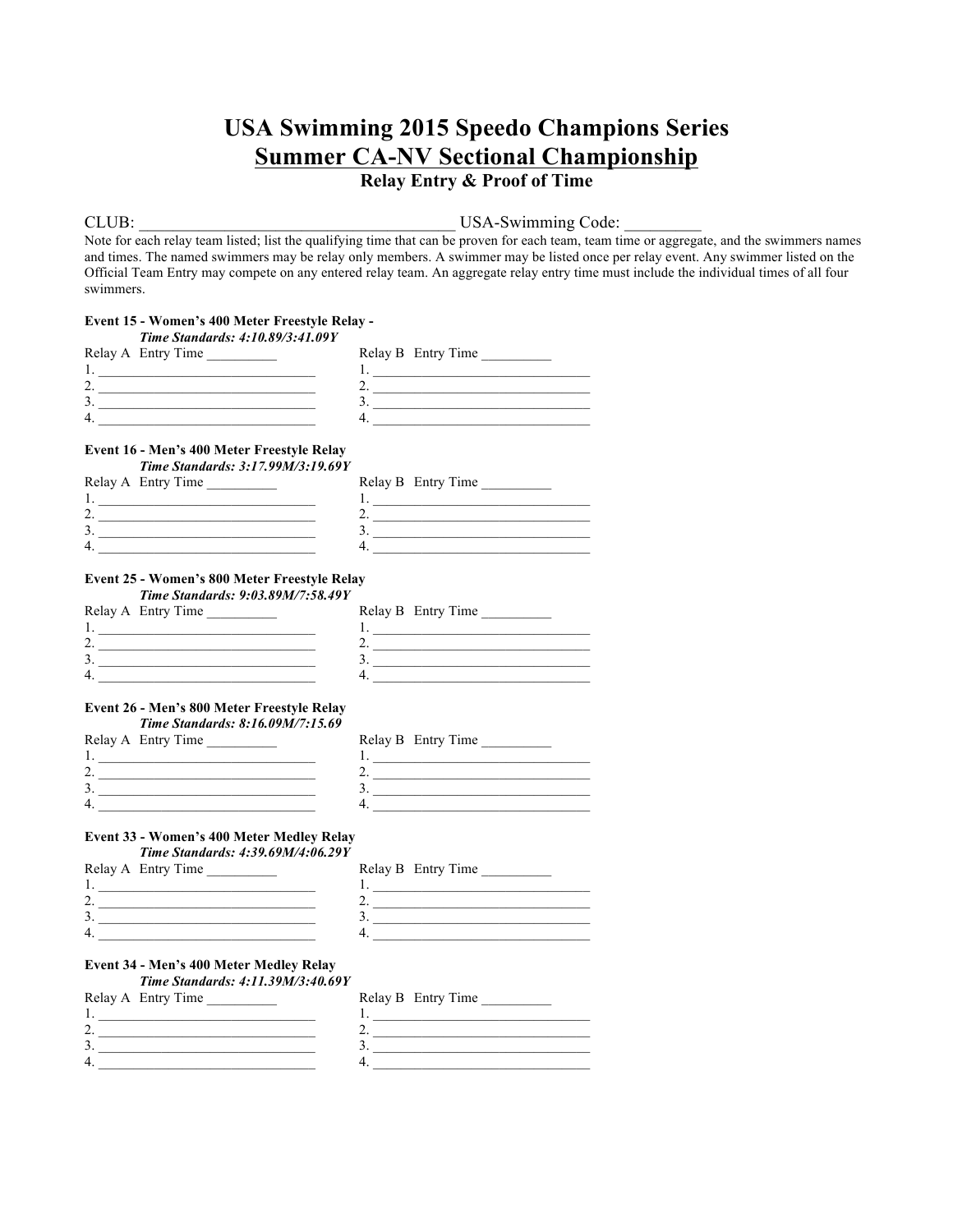**Meet Entry Recap Entries MUST BE RECEIVED BY JULY 8, 2015**

## **This form must be submitted at time of payment**

#### **Mail to:** 2015 Sectionals

c/o Bettie Williams PO Box 83538 Los Angeles, CA 90083-3538 e-mail: blwswim@earthlink.net

| LSC Code:              |  |
|------------------------|--|
| <b>Long Team Name:</b> |  |
| <b>USA-S Team Code</b> |  |
|                        |  |
| Coach:                 |  |
| Phone (cell):          |  |

| Total number of Women's events entered             | @ $$11.00/event =$                     |  |  |  |
|----------------------------------------------------|----------------------------------------|--|--|--|
| Total number of Men's events entered               | @ $$11.00/event =$                     |  |  |  |
| Total number of Relays entered                     | @ $$24.00$ /relay =                    |  |  |  |
| Total athletes entered (individual $&$ relay)      | $(a)$ \$10/athlete OR \$12/athlete OME |  |  |  |
| Total athletes entered Open Water (7/20)           | $(a)$ \$25/athlete                     |  |  |  |
| TOTAL                                              |                                        |  |  |  |
| Make check payable to Southern California Swimming |                                        |  |  |  |

## **NOTE: ALL RELAY-ONLY SWIMMERS MUST BE LISTED IN THE ELECTRONIC ENTRY FILE**